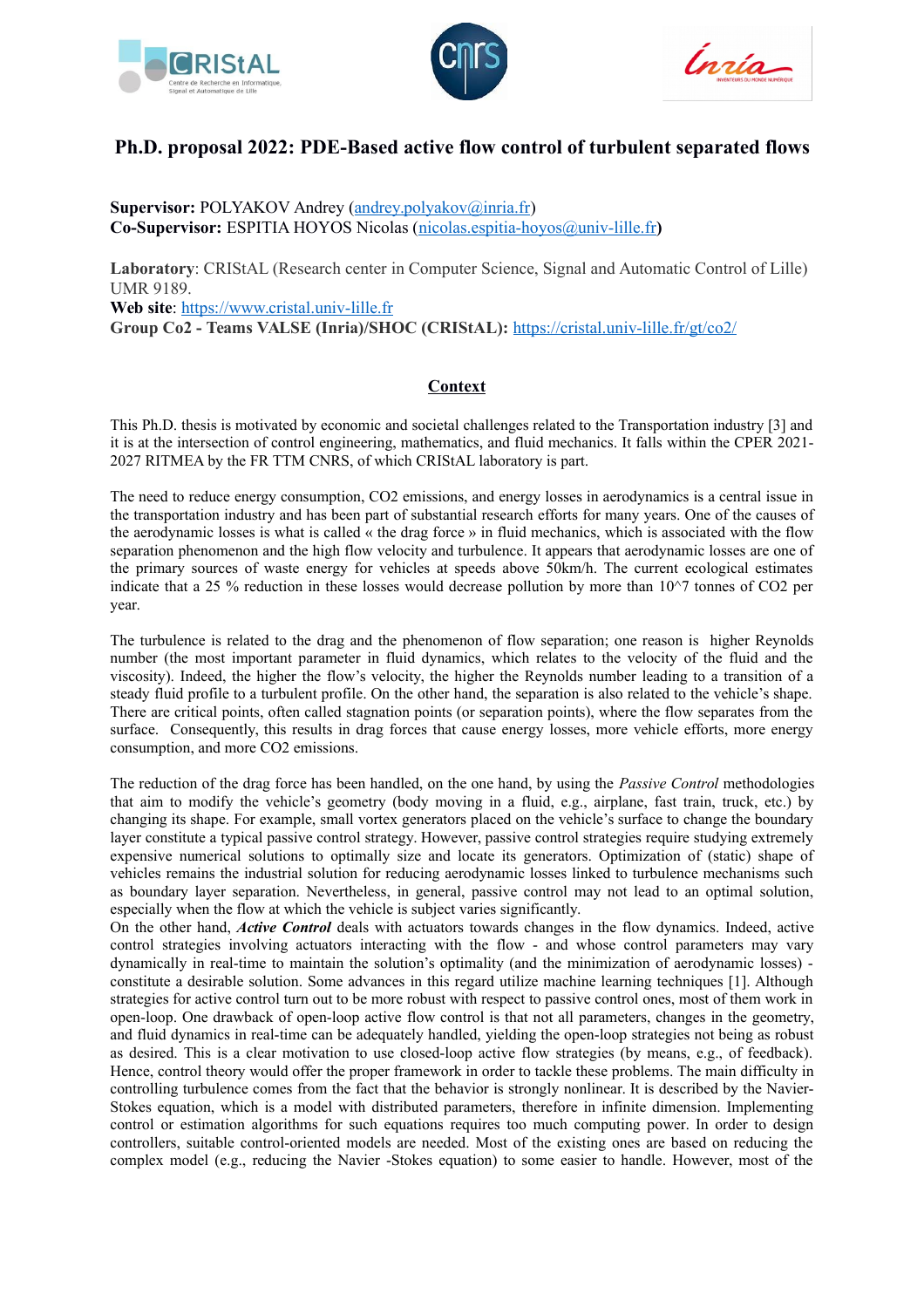model-based and closed-loop control approaches rely on finite-dimensional system modeling (see, e.g. [1,2]) at the expense of losing precision on the modeling and possibly on the control objective.

### **Scientific Objectives**

The PhD thesis aims at reducing the drag forces of a body moving in a fluid. Based on partial differential equations and reduced-order models, novel and robust active flow control strategies will be designed to minimize drag. In particular, the targeted scientific objectives are:

- 1) *Modeling/identification and validation.* We shall consider different configurations and geometries, e.g., an airfoil with moving angle (see [2]), Ahmed Body (see [5]) - illustrating the back of a car or any body moving in a fluid. We will focus on the boundary layers, i.e., the behavior near the vehicle's surface, and propose suitable control-oriented models. Then, the goal is to reformulate the boundary control problem, which will lead to a realistic setting for implementation. We can use nonlinear hyperbolic PDEs and the viscous Burgers equation as the latter has been considered as a model of the fluid suitable for active control design.
- 2) *Minimization of the drag through a reduction of the recirculation zone.* We are interested, at first instance, in characterizing the separation flow profile and the unstable flow profiles in the recirculation zone (in open-loop). The recirculation zone becomes more significant as the fluid detaches from the surface; therefore, the drag force is more potent. The main objective is then to reduce as much as possible the recirculation zone. To that end, one strategy would be to move the stagnation point to optimal locations. The characterization of the separation profile will be carried out in a closed-loop, e;g. when applying a control feedback.
- 3) *Stabilization and fixed-time estimation.* The whole machinery of automatic control to study the behavior stability of the system and the corresponding flow profile and separation flow profiles can be applied. We are particularly interested in applying finite/fixed-time concepts for estimating the states (e.g., by using fixed-time observer) and for boosting the convergence of the desired separation profiles to obtain as much as possible precision in the separation point location.
- 4) *Establishing a simulator for control validation.* In order to validate both the mathematical model and control we require to establish an experimental setup. While experimental setups are not always available due to scheduling constraints, we expect to develop a suitable simulator on which we can implement and validate the active flow control strategies. The task would be simulating the Navier-Stokes equations using e.g., FREEfem++ and then obtaining data for 1) identification and validation of the model and 2) test of the proposed active flow control strategy. Other simulators like STARCCM+ and Openfoam software may be worth considering. Simulation is a much cheaper and faster alternative to real-world testing and will allow the implementation and validation of control strategies in a much easier manner. Besides, it will lead the foundations to implement the strategies in actual applicative setups. Of course, this would not be a high-fidelity simulation, but it would be enough to verify the control design concepts numerically.
- 5) *Feasibility issues and digital realization.* The questions of feasibility, consistent discretization and implementation of controllers into digital platforms will arise and be addressed. For example, based on the flow state at the boundary layer, sampling-data and event-triggered control strategies ([8]) will drive to determine when the control action (blower collocated at the boundaries) needs to be applied and its required frequency of actuation.

## **Work plan**

The first part of the thesis will be devoted to a bibliographical review on the up-to-date works relating to the problem of active flow control: both from fluid mechanics point of view, including modeling, using infinitedimensional systems (Navier-Stokes equations and several reduced-order models), and then from the control theory point of view. Advantages of active control against passive control, robustness to uncertainties, disturbances, the need for feedback, etc., will be motivated and highlighted.

The second part of the thesis will be devoted to the accomplishment of the objectives described above. New algorithms for active control of turbulent flows will be developed. Special focus will be devoted to numerical simulations of the control system.